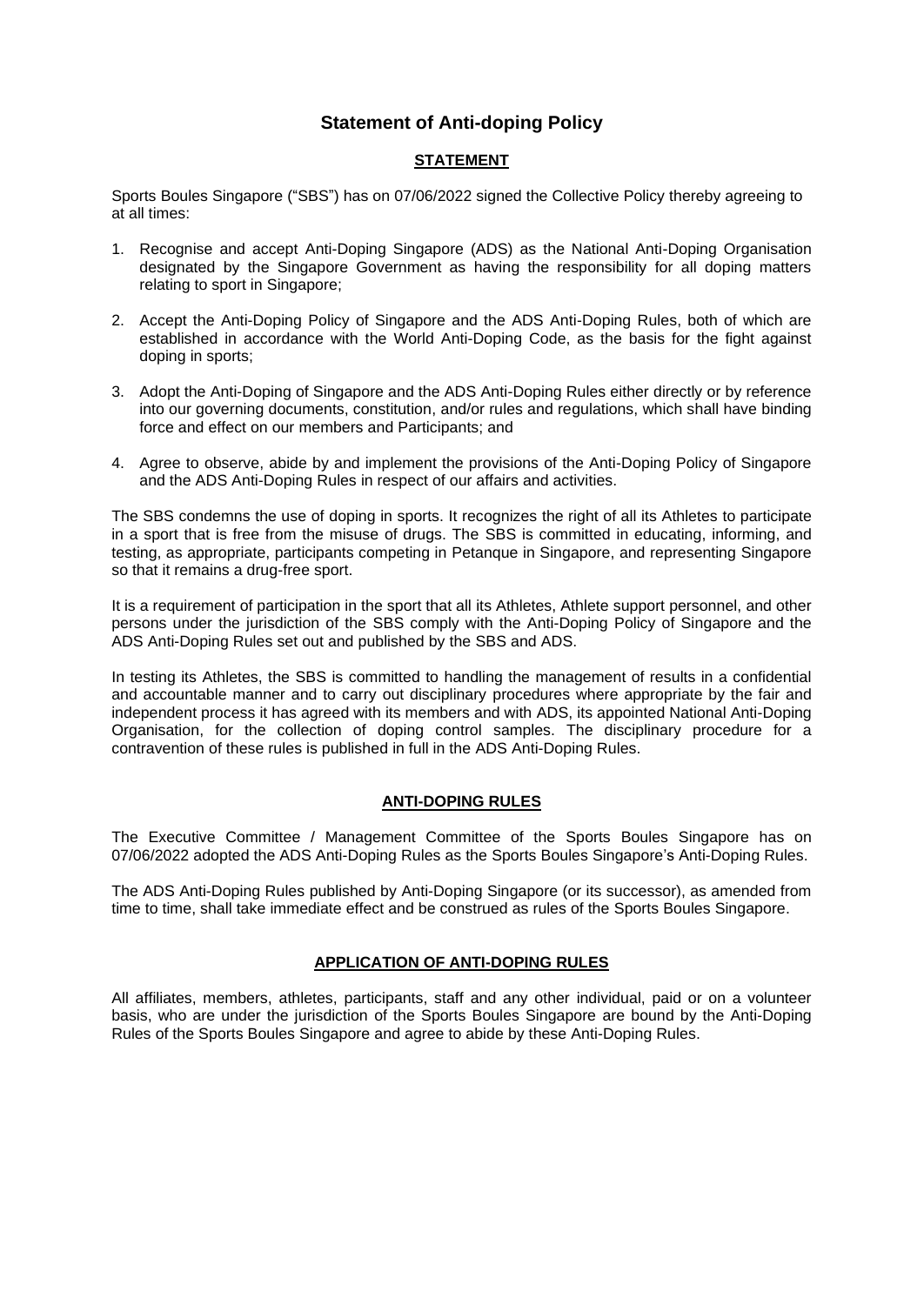# **THE PARTIES HEREBY AGREE TO THE FOLLOWING:**

# **1. Definitions and Interpretations**

1.1 In this Statement, unless the context otherwise requires, the following terms shall have the meanings ascribed to them below:

**Athlete:** Any Person who competes in sport at the international level (as defined by each International Federation) or the national level (as defined by each National Anti-Doping Organization). An Anti-Doping Organization has discretion to apply anti-doping rules to an Athlete who is neither an International-Level Athlete nor a National-Level Athlete, and thus to bring them within the definition of "Athlete." In relation to Athletes who are neither International-Level nor National-Level Athletes, an Anti-Doping Organization may elect to: conduct limited Testing or no Testing at all; analyze Samples for less than the full menu of Prohibited Substances; require limited or no whereabouts information; or not require advance TUEs.

However, if an Article 2.1, 2.3 or 2.5 anti-doping rule violation (ADRV) is committed by any *Athlete*  over whom an *Anti-Doping Organization* has elected to exercise its authority to test and who competes below the international or national level, then the *Consequences* set forth in the *Code* must be applied. For purposes of Article 2.8 and Article 2.9 and for purposes of anti-doping information and *Education*, any *Person* who participates in sport under the authority of any *Signatory*, government, or other sports organization accepting the *Code* is an *Athlete*.

*Athlete Biological Passport***:** The program and methods of gathering and collating data as described in the *International Standard* for *Testing* and Investigations and *International Standard* for Laboratories.

*Athlete Support Personnel***:** Any coach, trainer, manager, agent, team staff, official, medical, paramedical personnel, parent or any other *Person* working with, treating or assisting an *Athlete*  participating in or preparing for sports *Competition*.

**Code:** The "Code" shall mean the current World Anti-Doping Code in force, a copy of which is available at [World Anti-Doping Agency](https://www.wada-ama.org/en/resources/the-code/world-anti-doping-code) website

*Consequences of Anti-Doping Rule Violations* **("***Consequences***"):** An *Athlete's* or other *Person's*  violation of an anti-doping rule may result in one or more of the following:

- (a) *Disqualification* means the *Athlete's* results in a particular *Competition* or *Event* are invalidated, with all resulting *Consequences* including forfeiture of any medals, points and prizes;
- (b) *Ineligibility* means the *Athlete* or other *Person* is barred on account of an anti-doping rule violation for a specified period of time from participating in **any** *Competition* or other activity or funding as provided in Article 10.14;
- (c) *Provisional Suspension* means the *Athlete* or other *Person* is barred temporarily from participating in any *Competition* or activity prior to the final decision at a hearing conducted under Article 8;
- (d) *Financial Consequences* means a financial sanction (withholding of some or all sportrelated financial support or other sport-related benefits) imposed for an anti-doping rule violation or to recover costs associated with an anti-doping rule violation; and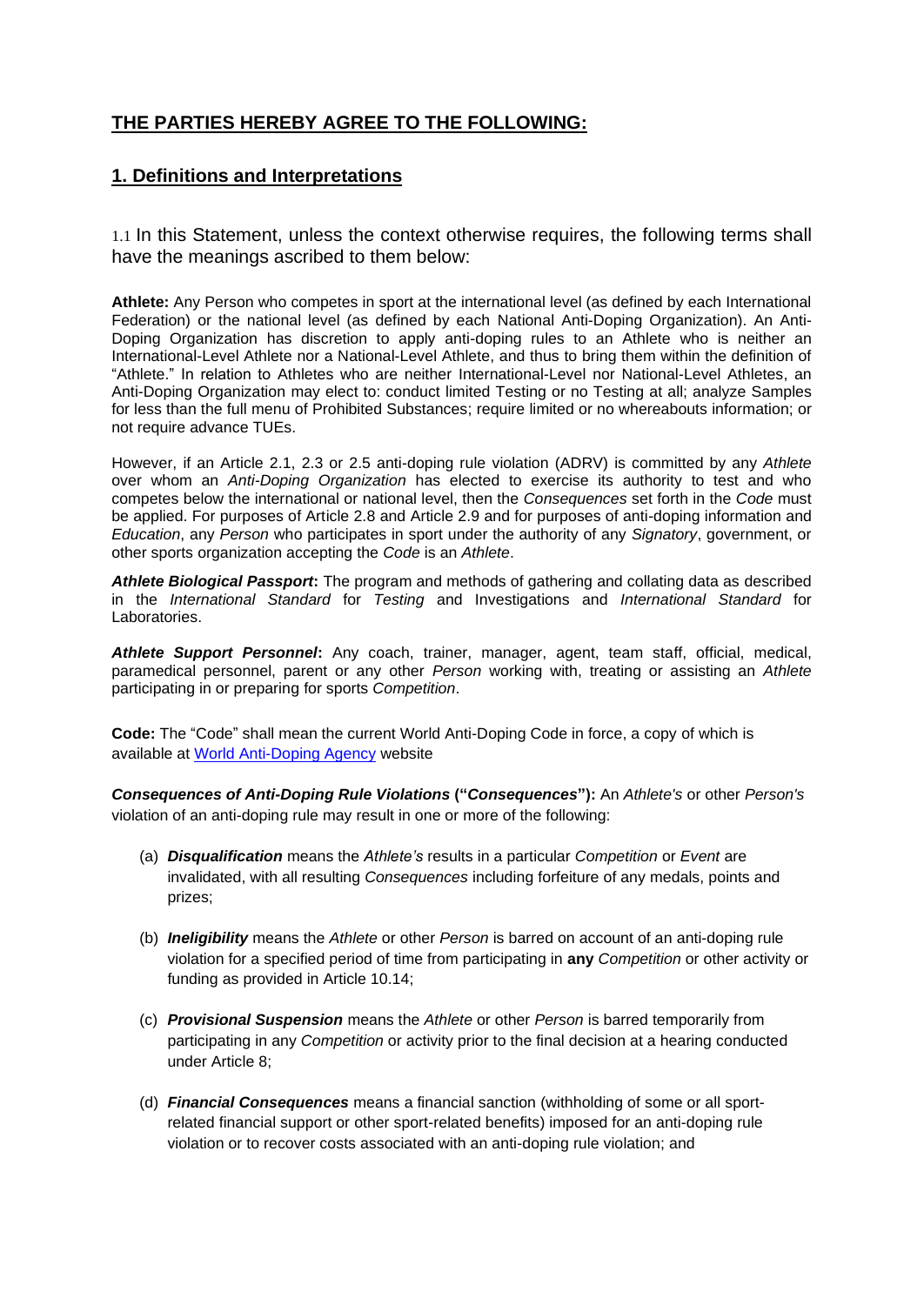(e) *Public Disclosure* means the dissemination or distribution of information to the general public or *Persons* beyond those *Persons* entitled to earlier notification in accordance with Article 14. Teams in *Team Sports* may also be subject to *Consequences* as provided in Article 11.

# **Article 2. ANTI-DOPING RULE VIOLATIONS (ADRV):**

Athletes or other Persons shall be responsible for knowing what constitutes an anti-doping rule violation and the substances and methods which have been included on the Prohibited List, which is revised annually. Based on Article 2 of the ADS Anti-Doping Rules, the following constitute antidoping rule violations (ADRV):

### **2.1 Presence of a Prohibited Substance or its Metabolites or Markers in an Athlete's Sample**

**2.1.1** It is the Athletes' personal duty to ensure that no Prohibited Substance enters their bodies.

Athletes are responsible for any Prohibited Substance or its Metabolites or Markers found to

be present in their Samples. Accordingly, it is not necessary that intent, Fault, Negligence or

knowing Use on the Athlete's part be demonstrated in order to establish an antidoping rule violation under Article 2.1.

- **2.1.2** Sufficient proof of an anti-doping rule violation under Article 2.1 is established by any of the following: presence of a Prohibited Substance or its Metabolites or Markers in the Athlete's A Sample where the Athlete waives analysis of the B Sample and the B Sample is not analyzed; or, where the Athlete's B Sample is analyzed and the analysis of the Athlete's B Sample confirms the presence of the Prohibited Substance or its Metabolites or Markers found in the Athlete's A Sample; or, where the Athlete's A or B Sample is split into two (2) parts and the analysis of the confirmation part of the split Sample confirms the presence of the Prohibited Substance or its Metabolites or Markers found in the first part of the split Sample or the Athlete waives analysis of the confirmation part of the split Sample.
- **2.1.3** Excepting those substances for which a Decision Limit is specifically identified in the Prohibited List or a Technical Document, the presence of any reported quantity of a Prohibited Substance or its Metabolites or Markers in an Athlete's Sample shall constitute an anti-doping rule violation.
- **2.1.4** As an exception to the general rule of Article 2.1, the Prohibited List, International Standards, or Technical Documents may establish special criteria for reporting or the evaluation of certain Prohibited Substances.

### *2.2 Use* **or** *Attempted Use* **by an** *Athlete* **of a** *Prohibited Substance* **or a** *Prohibited Method*

**2.2.1** It is the *Athletes'* personal duty to ensure that no *Prohibited Substance* enters their bodies, And that no *Prohibited Method* is *Used*. Accordingly, it is not necessary that intent, *Fault*, *Negligence* or knowing *Use* on the *Athlete's* part be demonstrated in order to establish an anti-doping rule violation for *Use* of a *Prohibited Substance* or a *Prohibited Method*.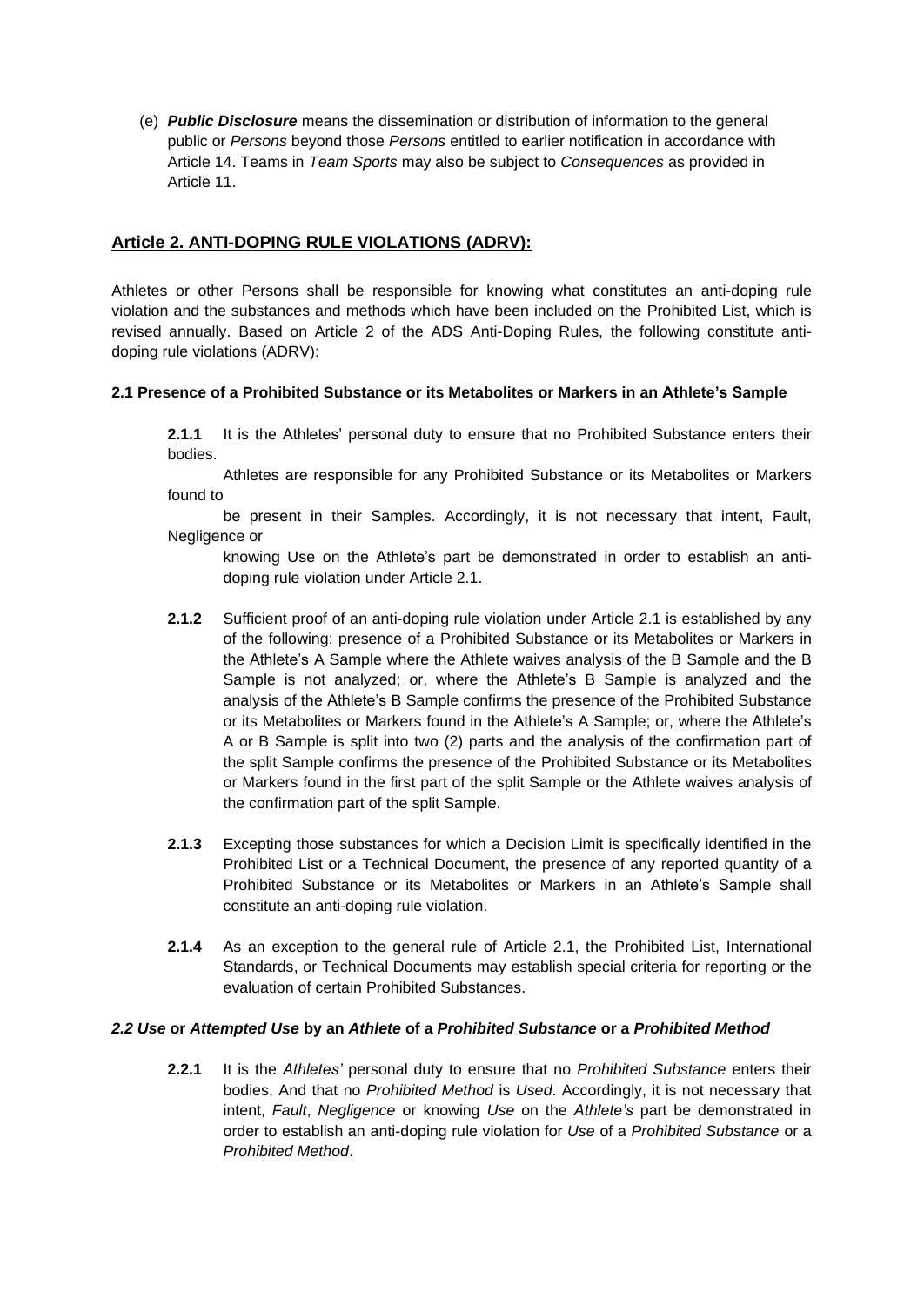**2.2.2** The success or failure of the *Use* or *Attempted Use* of a *Prohibited Substance* or *Prohibited Method* is not material. It is sufficient that the *Prohibited Substance* or *Prohibited Method* was *Used* or *Attempted* to be *Used* for an anti-doping rule violation to be committed.

# **2.3 Evading, Refusing or Failing to Submit to** *Sample* **Collection by an** *Athlete*

Evading *Sample* collection; or refusing or failing to submit to *Sample* collection without compelling justification after notification by a duly authorized *Person*.

### **2.4 Whereabouts Failures by an** *Athlete*

Any combination of three (3) missed tests and/or filing failures, as defined in the *International Standard* for *Results Management*, within a twelve-month period by an *Athlete* in a *Registered Testing Pool*.

# **2.5** *Tampering* **or** *Attempted Tampering* **with any Part of** *Doping Control* **by an** *Athlete* **or Other**  *Person*

# **2.6** *Possession* **of a** *Prohibited Substance* **or a** *Prohibited Method* **by an** *Athlete* **or** *Athlete Support Person*

- **2.6.1** *Possession* by an *Athlete In-Competition* of any *Prohibited Substance* or any *Prohibited Method,* or *Possession* by an *Athlete Out-of-Competition* of any *Prohibited Substance* or any *Prohibited Method* which is prohibited *Out-of-Competition* unless the *Athlete* establishes that the *Possession* is consistent with a Therapeutic Use Exemption ("*TUE*") granted in accordance with Article 4.4 or other acceptable justification.
- **2.6.2** *Possession* by an *Athlete Support Person In-Competition* of any *Prohibited Substance* or any *Prohibited Method,* or *Possession* by an *Athlete Support Person Out-of-Competition* of any *Prohibited Substance* or any *Prohibited Method* which is prohibited *Out-of-Competition* in connection with an *Athlete*, *Competition* or training, unless the *Athlete Support Person* establishes that the *Possession* is consistent with a *TUE* granted to an *Athlete* in accordance with Article 4.4 or other acceptable justification.

# **2.7** *Trafficking* **or** *Attempted Trafficking* **in any** *Prohibited Substance* **or** *Prohibited Method* **by an** *Athlete* **or Other** *Person*

**2.8** *Administration* **or** *Attempted Administration* **by an** *Athlete* **or Other** *Person* **to any** *Athlete In-Competition* **of any** *Prohibited Substance* **or** *Prohibited Method,* **or** *Administration* **or**  *Attempted Administration* **to any** *Athlete Out-of-Competition* **of any** *Prohibited Substance* **or any** *Prohibited Method* **that is Prohibited** *Out-of-Competition* 

### **2.9 Complicity or** *Attempted* **Complicity by an** *Athlete* **or Other** *Person*

Assisting, encouraging, aiding, abetting, conspiring, covering up or any other type of intentional complicity or *Attempted* complicity involving an anti-doping rule violation, *Attempted* anti-doping rule violation or violation of Article 10.14.1 by another *Person*.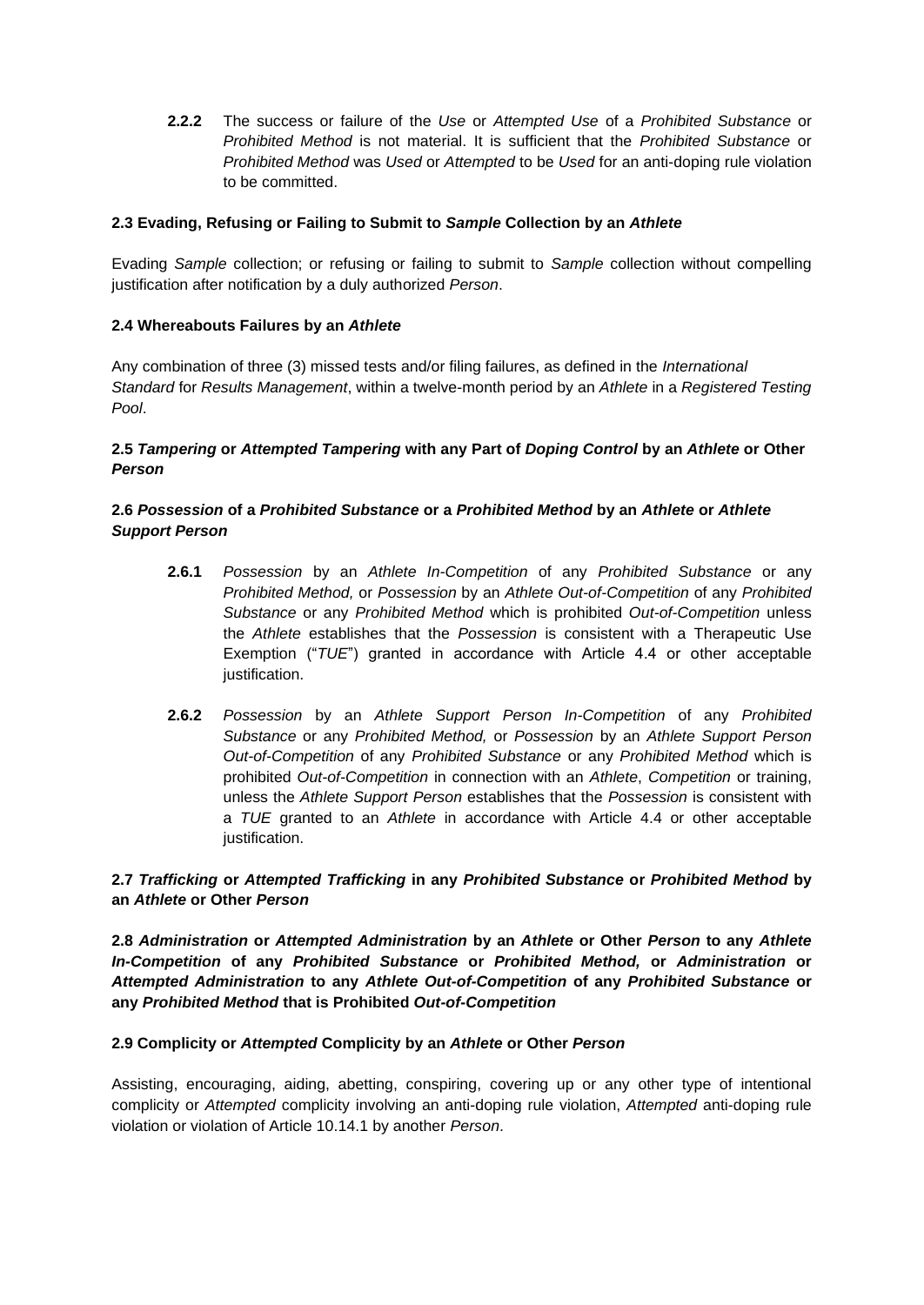### **2.10 Prohibited Association by an** *Athlete* **or Other** *Person*

**2.10.1** Association by an *Athlete* or other *Person* subject to the authority of an *Anti-Doping Organization (ADO)* in a professional or sport-related capacity with any *Athlete Support Person* who:

- **2.10.1.1** If subject to the authority of an *Anti-Doping Organization*, is serving a period of *Ineligibility*; or
- **2.10.1.2** If not subject to the authority of an *ADO*, and where *Ineligibility* has not been addressed in a *Results Management* process pursuant to the *Code*, has been convicted or found in a criminal, disciplinary or professional proceeding to have engaged in conduct which would have constituted a violation of antidoping rules if *Code*-compliant rules had been applicable to such *Person.*  The disqualifying status of such *Person* shall be in force for the longer of six (6) years from the criminal, professional or disciplinary decision or the duration of the criminal, disciplinary or professional sanction imposed; or
- **2.10.1.3** Is serving as a front or intermediary for an individual described in Article 2.10.1.1 or 2.10.1.2.
- **2.10.2** To establish a violation of Article 2.10, an *ADO* must establish that the *Athlete* or other *Person* knew of the *Athlete Support Person*'s disqualifying status. The burden shall be on the *Athlete* or other *Person* to establish that any association with an *Athlete Support Person* described in Article 2.10.1.1 or 2.10.1.2 is not in a professional or sport-related capacity and/or that such association could not have been reasonably avoided. ADOs that are aware of *Athlete Support Personnel* who meet the criteria described in Article 2.10.1.1, 2.10.1.2, or 2.10.1.3 shall submit that information to *WADA*.

# **2.11 Acts by an** *Athlete* **or Other** *Person* **to Discourage or Retaliate Against Reporting to Authorities**

Where such conduct does not otherwise constitute a violation of Article 2.5:

- **2.11.1** Any act which threatens or seeks to intimidate another *Person* with the intent of discouraging the *Person* from the good-faith reporting of information that relates to an alleged anti-doping rule violation or alleged non-compliance with the *Code* to *WADA*, an *Anti-Doping Organization*, law enforcement, regulatory or professional disciplinary body, hearing body or *Person* conducting an investigation for *WADA* or an *Anti-Doping Organization*.
- **2.11.2** Retaliation against a *Person* who, in good faith, has provided evidence or information that relates to an alleged anti-doping rule violation or alleged non-compliance with the *Code* to *WADA*, an *Anti-Doping Organization*, law enforcement, regulatory or professional disciplinary body, hearing body or *Person* conducting an investigation for *WADA* or an *Anti-Doping Organization*.

For purposes of Article 2.11, retaliation, threatening and intimidation include an act taken against such *Person* either because the act lacks a good faith basis or is a disproportionate response.